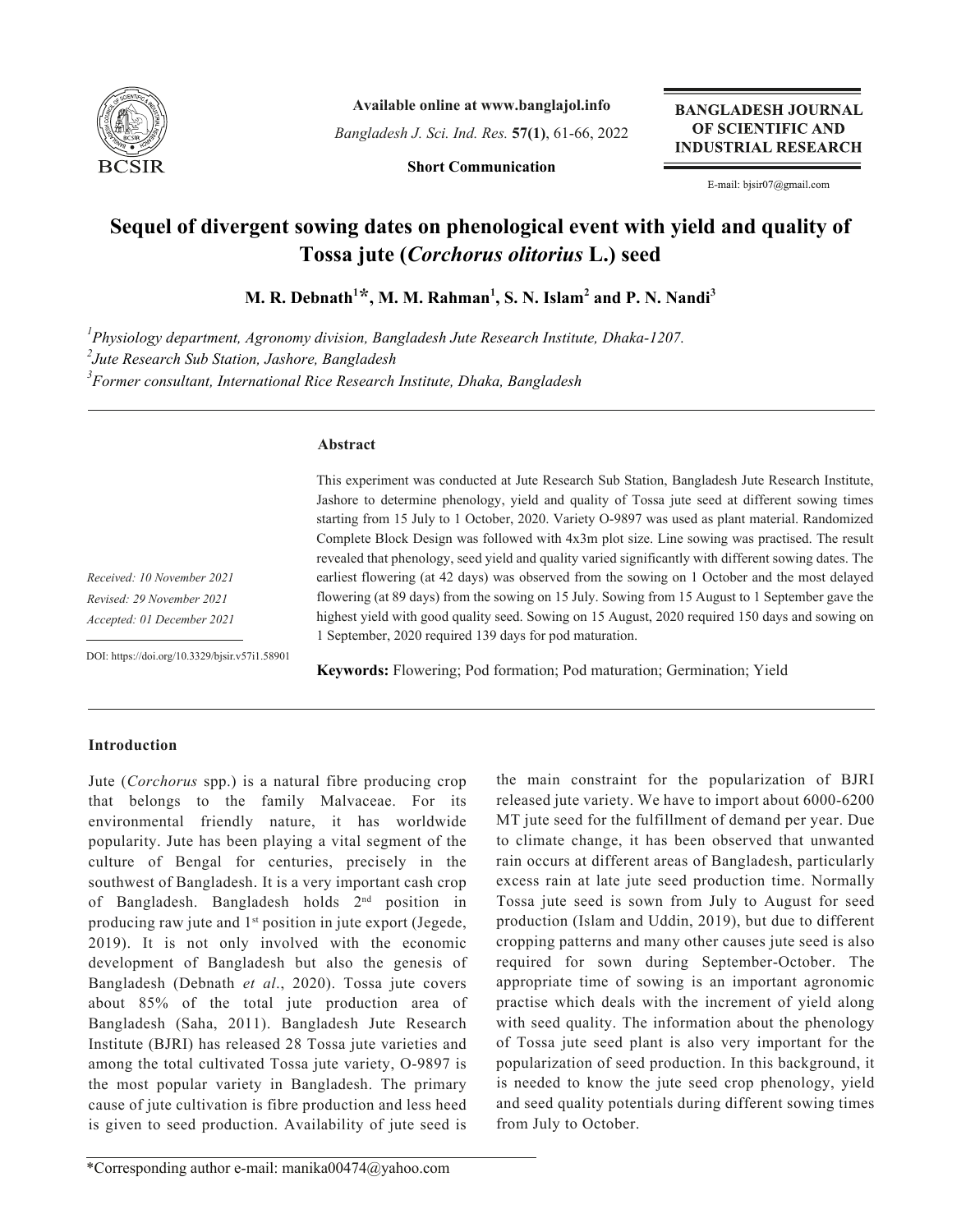## *Methodology*

## *Experimental site*

This experiment was conducted at Jute Research Sub Station (JRSS), Jashore (N 23° 10' 0.0012", E 89° 13' 0.0012") from July, 2020 to March, 2021. JRSS, Jashore is one of the main seed producing station of Bangladesh Jute Research Institute. It remains at the part of AEZ 9 (High Ganges River Flood plain). Soil of the experimental site was mainly clay to clay loam with high and medium high land and calcareous type.

### *Plant material*

O-9897, the most popular Tossa jute variety released by Bangladesh Jute Research Institute during 1987 was used as plant material. This variety is full green plant with ovate lanceolate shaped leaf and bluish green seed. O-9897 is very high yielding variety which can be sown earlier during jute growing season. Seed was collected from JRSS, Jashore.

#### *Design*

The experiment was laid out in a Randomized Complete Block Design (RCBD) with three replication and six treatments as  $S_1$  = Sowing at 15 July,  $S_2$  = Sowing at 1 August,  $S_3$  = Sowing at 15 August,  $S_4$  = Sowing at 1 September,  $S_5$  = Sowing at 15 September and  $S_6$  = Sowing at 1 October. Unit plot size was 4m x 3m.

#### *Procedure*

Seed was sown in line according to treatments. Line to line distance was 30 cm. Fertilizer was applied @ 50-36-12-18-4 kg/ha N,  $P_2O_5$ , K<sub>2</sub>O, S and Zn, respectively. Bangladesh Jute Research Institute recommended Jute fibre production techniques were followed. Harvesting was done when pod reached at 70-80% maturity. After sun drying 2-3 days, threshing was done. Then seeds were sun dried 5-6 days and cleaned properly. Seeds were stored at 7-9% moisture content.

#### *Data collection and analysis*

Very carefully data on 1<sup>st</sup> flowering, average flowering (when 70-80% plant of the plot was bloomed),  $1<sup>st</sup>$  pod formation, average pod formation (when 70-80% plant of the plot was fruited),  $1<sup>st</sup>$  pod maturation and average pod maturation (when 70-80% fruit of the plant was matured) was recorded. After pod maturation plants were harvested and yield related data were recorded. After proper drying seeds from the different plots were then considered for seed assessment as germination test at Physiology Laboratory of BJRI following the rules of ISTA. Hundred seeds of each variety of each plot were considered for germination test on paper method in 3 Petridishes for 5 days. The seed testing period was March, 2021. Numbers of germinated seedlings were observed at each day up to 5th days. Germination percentages, normal and abnormal seedlings were counted following the ISTA rules. All recorded data were analyzed statistically following the ANOVA technique and the means were separated using Least Significant Difference (LSD) by "Statistix 10" software.

#### **Results and discussions**

It was observed that time requirements for reproduction of Tossa jute varied with its sowing date (Fig. 1). The highest day's requirement for 1<sup>st</sup> flowering, average flowering, 1<sup>st</sup>pod formation, average pod formation,  $1<sup>st</sup>$  pod maturation and average pod maturation was observed at the sowing 15 July as 89, 95, 97, 109, 120 and 144 respectively and the lowest day's requirement for most of such reproductive phenomena was observed at the sowing of 1 October. Laconic growth duration for late sowing and prolonged growth duration for early sowing was observed. Such findings were also corroborated by Talukder *et al.* (2001). Kar (1961) reported the critical day length of jute as 12 hours. Khan (1984) reported that *C. olitorius* was more photosensitive than *C. capsularis* and late sowing under shorted day length conditions than the critical values may cause remarkable modification of vegetative development. The time required from average flowering to visible average pod formation was about 03-15 days and from average pod formation to average pod maturity required about 35-63 days depending on soil moisture and other factors. It was supported by Islam and Uddin (2019). It was also supported by Talukder *et al*. (2001) as they found seed filling period (SFP) as 36 days from anthesis. They reported that at 60 days after anthesis characteristic seed coat colour developed, at 70 days half pod became brown and at 80 days pod became dry. Talukder *et al.* (2001a) also reported that it had taken 54-67 days for pod maturation after anthesis in case of O-9897 at Manikganj, Bangladesh location, which also favored our findings.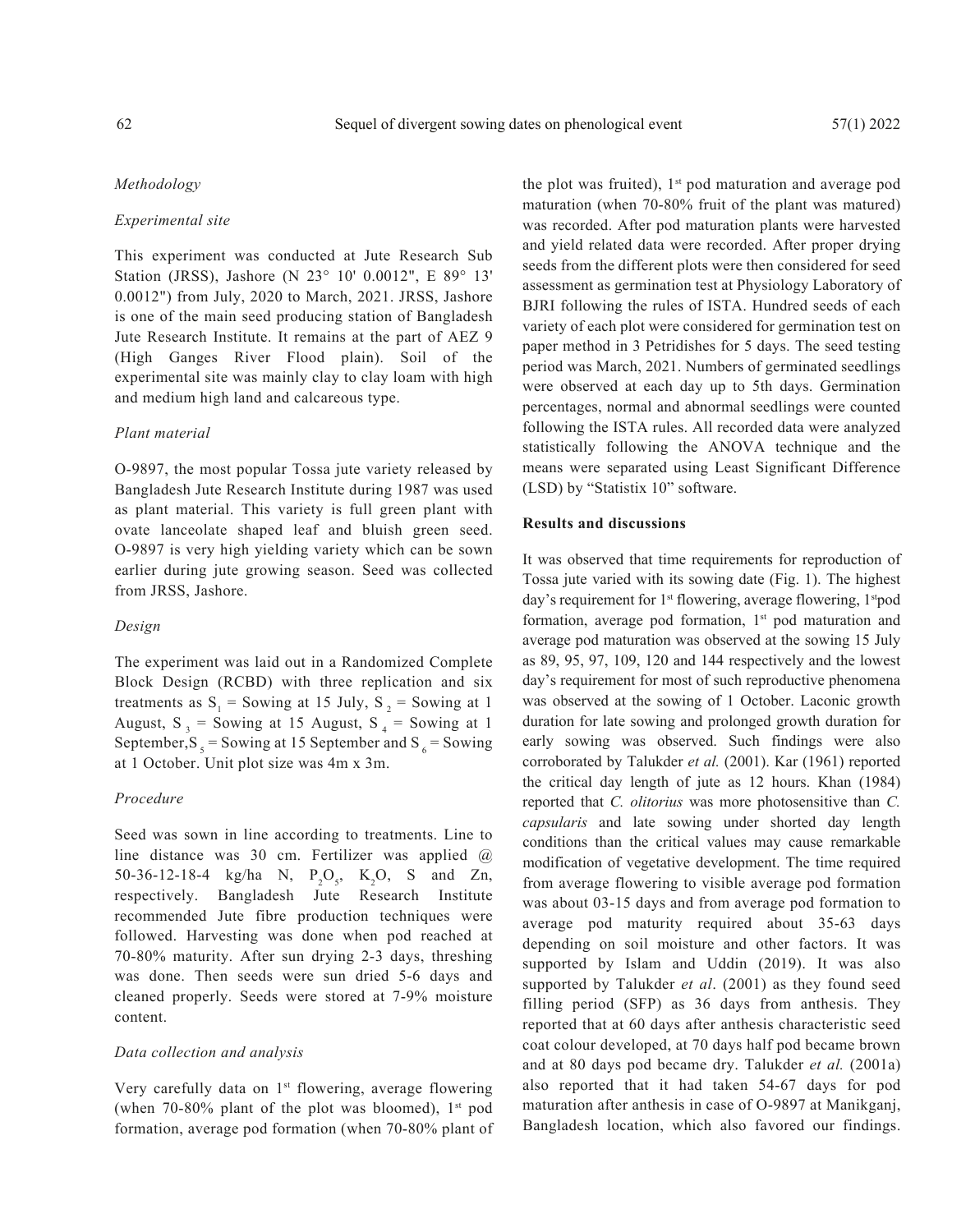

**Fig. 1. Timeline for Tossa jute seed phenology**

Sowing Date

**Table I. Yield related morphological traits of Tossa jute seed at different sowing times**

| Sowing<br>Time | PH(m) | <b>BD</b><br>(mm) | Pod<br>/Plant | Seed/pod | Yield<br>(kg/ha) |
|----------------|-------|-------------------|---------------|----------|------------------|
| $15$ -Jul-20   | 1.80  | 10.70             | 17.77         | 194.57   | 394.44           |
| $1-Aug-20$     | 1.65  | 12.80             | 25.73         | 181.60   | 483.33           |
| 15-Aug-20      | 1.17  | 11.80             | 34.80         | 210.50   | 727.78           |
| $1-Sep-20$     | 1.34  | 9.83              | 19.30         | 174.43   | 816.67           |
| $15-Sep-20$    | 1.15  | 8.10              | 18.50         | 193.30   | 136.11           |
| $1-Oct-20$     | 1.14  | 8.40              | 17.77         | 169.97   | 119.44           |
| <b>LSD</b>     | 0.23  | 0.23              | 0.30          | 9.80     | 38.14            |
| <b>CV</b>      | 9.49  | 1.21              | 0.73          | 2.88     | 4.70             |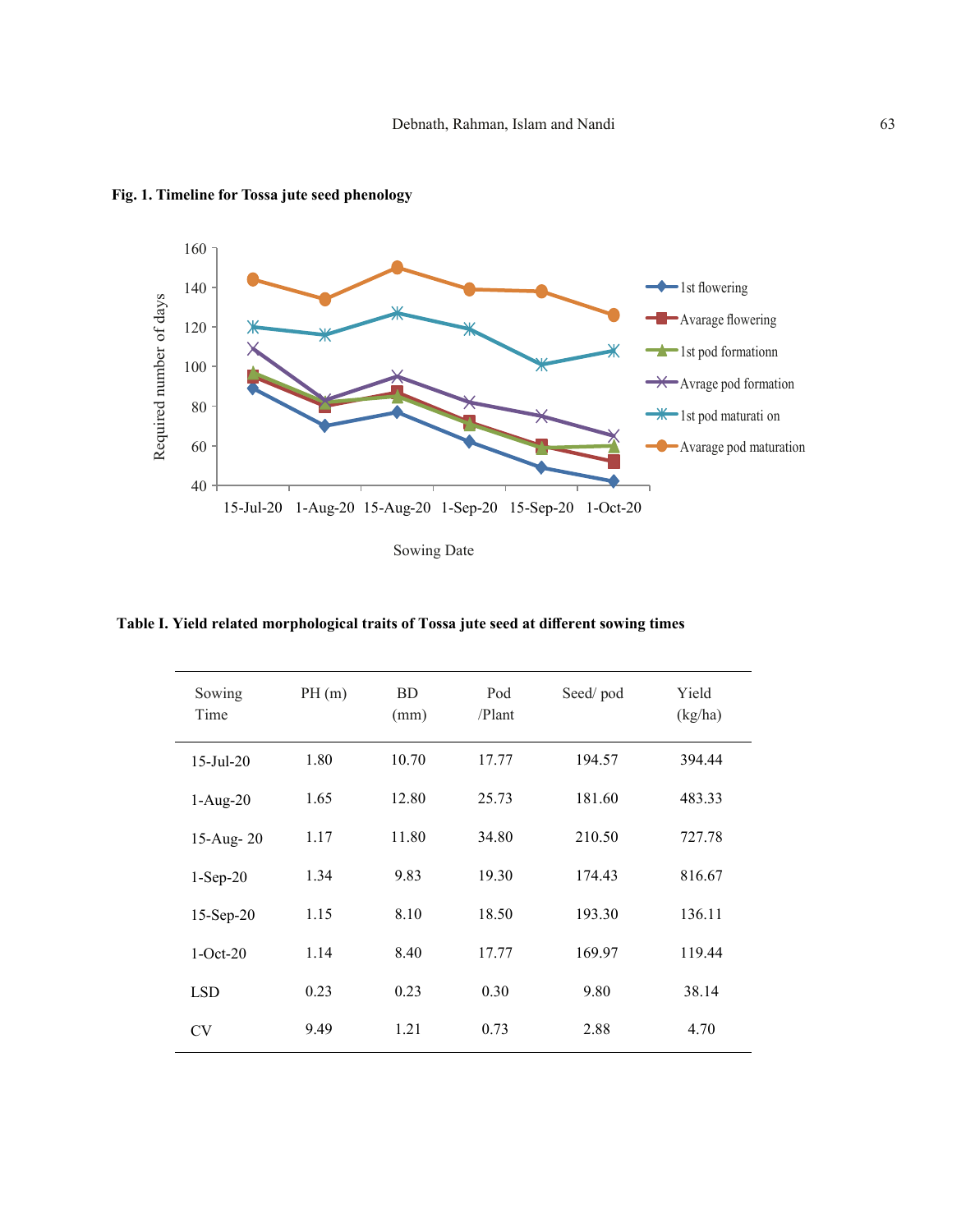| Sowing<br>Time         | Thousand seed<br>weight $(g)$ | Germination<br>percentage | Normal seedling<br>percentage | Abnormal<br>seedling<br>percentage |
|------------------------|-------------------------------|---------------------------|-------------------------------|------------------------------------|
| $15 - \text{Jul} - 20$ | 1.97                          | 91.00                     | 82.33                         | 8.67                               |
| $1-Aug-20$             | 1.91                          | 88.00                     | 78.00                         | 10.00                              |
| $15-Aug-20$            | 1.94                          | 91.00                     | 85.00                         | 6.00                               |
| $1-Sep-20$             | 1.91                          | 87.00                     | 82.67                         | 4.33                               |
| $15-Sep-20$            | 1.88                          | 89.33                     | 76.67                         | 12.67                              |
| $1-Oct-20$             | 1.81                          | 85.00                     | 80.67                         | 4.33                               |
| <b>LSD</b>             | 0.09                          | 1.68                      | 0.98                          | 2.13                               |
| <b>CV</b>              | 2.51                          | 1.04                      | 0.66                          | 15.25                              |

**Table II. Quality parameters of Tossa jute seed at different sowing times**

**Fig. 2. Intensive supervision signifying in experimental field for good agricultural practices. (A) Land preparation (B) Experimental field, (C) Pod of Tossa jute**



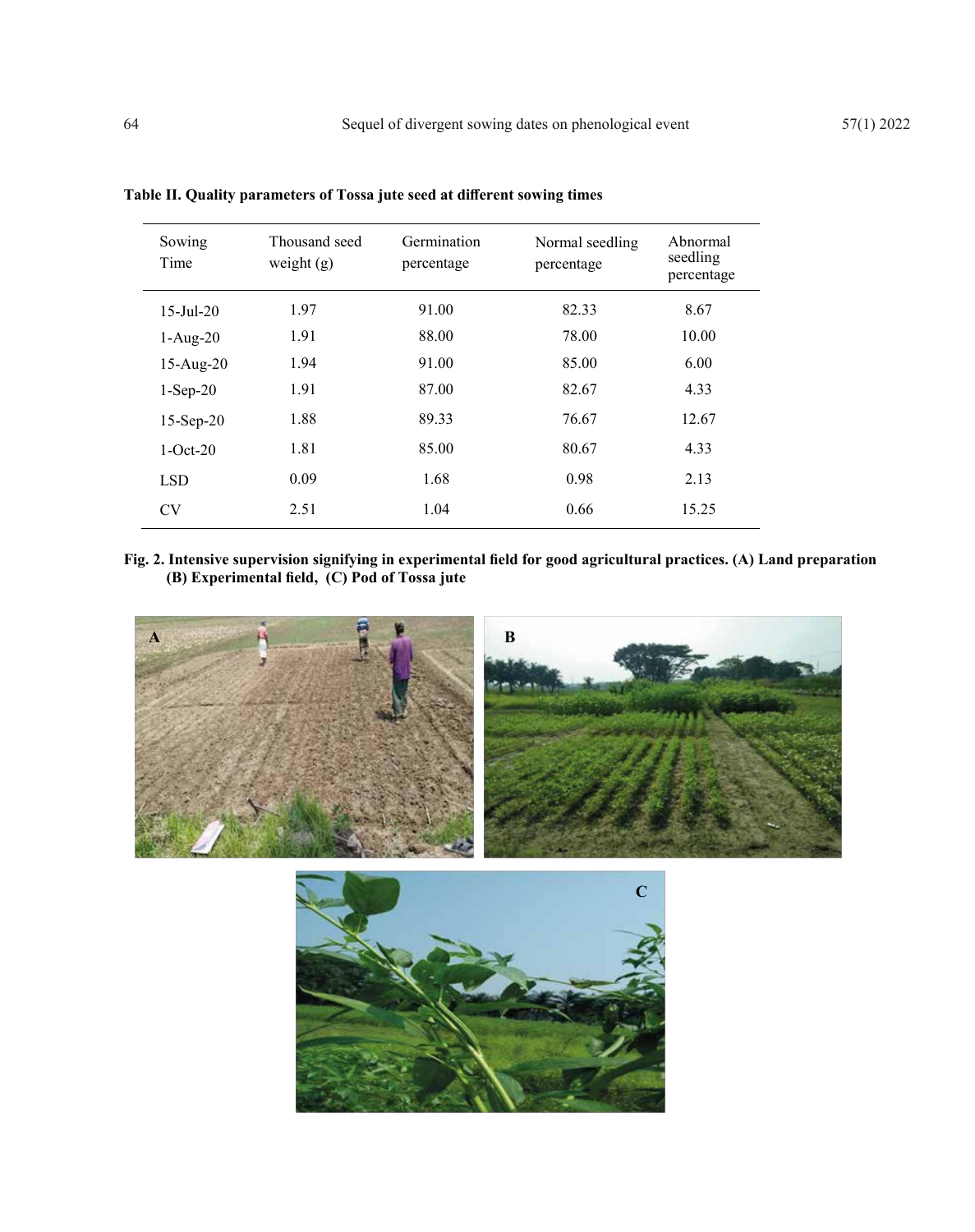Field duration of tossa jute seed production was varied as 126 to 150 days depending on sowing time. It was reported by Talukder *et al*. (2001a) as field duration of O-9897 seed production as 103-144 days in another location.

At Table I, it was found statistically significant difference at plant height (PH), base diameter (BD), pod/plant, seed/plant and yield. Highest base diameter (12.80 mm) and  $2<sup>nd</sup>$  highest plant height (1.65 m) was found at the sowing of 1 August. Elevated vegetative growth was observed for gaining more time to critical day length. Day length 12 hours was observed at the 2<sup>nd</sup> half of September, 2020. (https://www.timeanddate. com/sun/bangladesh/dhaka?month=9 & year=2020). Apex performance of pod/plant (34.80) and seed/pod (210.50) was observed at the sowing of 15 August. Best seed yield (816.67 kg/ha) was observed at the sowing of 1 September (Table I). Debnath *et al*. (2018) was also found best seed yield (557.56 kg/ha) from the same variety with the sowing during September at another location in Bangladesh. The highest seed yield was observed with 19.30 no. of pod/plant and 174.43 no. of seed/pod. There may be present another influential factors besides these two, as plant population, branch/plant etc. which had much contribution on the yield of seed.

At Table II, statistically significant difference at germination percentage, normal and abnormal seedling percentage was also perceived. The highest germination percentage (91) and normal seedling percentage (85) was observed from the plant sowing at 15 August. It was also observed that the highest time requirement for pod maturation as 150 days was also observed at the sowing of 15 August. Due to taking longest time for grain maturation, seeds offered from 15 August sowing showed best quality. It was also succored by Talukder *et al.* (2001a), Alam and Haque (2019). Sowing at 15 August gave the 2nd highest seed yield as 727.78 kg/ha and sowing at 1<sup>st</sup> September gave the germination percentage as 87 and normal seedling percentage as 82.67.

## **Conclusion**

From the above observation it may be concluded that the best sowing time for Tossa jute seed production was 15 August to 1 September. The sowing after 1 September,

seed quality started to decrease with the seed yield. This experiment also revealed opportunity to relate weather related data with the seed yield and quality along with phenology of tossa jute seed production.

## **Acknowledgement**

The authors expressed their gratitude to the authority of Bangladesh Jute Research Institute for providing support for conducting this research and to the field staffs of Jute Research Sub Station, Jashore for taking related data and cultural practices.

#### **References**

- Alam ATMM and Haque MM (2019), Genotype and sowing date effects on seed yield of olitorius jute in late season, *Bangladesh J Agron*. **22**(2): 43-89. DOI: org/10.3329/baj.v22i2.47623
- Debnath MR, Biswas SK, Hoque ABMZ, Nandi PN, Chowdhury MH and Roy BP (2018), Performance of seed yield of tossa jute O-9897*, Int J Busin Soc Sci Res*. **6**(4): 15-17.
- Debnath MR, Rafiq MZA, Kamal TB and Nandi PN (2020), Conservation tillage: Approach of jute cultivation, *Int J Res Anal Rev*. **7**(1): 61-64.
- Islam MM and Uddin MN (2019), Research and development advances of jute seed in Bangladesh: A Review, *Haya: Saudi J Life Sci*. **4**(22): 52-68. DOI: org/10.21276/haya.2019.4.2.2
- Jegede A (2019, 1 January), Top 10 largest jute producing country in the world, *The Daily Records.* Retrieved from http://www.thedailyrecords. com/2018-2019- 2020-2021/world-famous-top-10-list/world/largest -jute-producing-countries-world-states/6861/.
- Kar BK (1961), Assessment of flowering behavior of different varieties of *Corchorus capsularis* and *Corchorus olitorius*. *In:* Investigation on the Physiology of Jute, Proc. Nat. Inst. Sci. Ins. Part B. Jute agricultural research Institute, Brrackpore, India **28:** 49-76,
- Khan MAH (1984), Photoperiodic response of jute plants-A Review, *Bangladesh J Agric Sci*. **2:** 161-165.